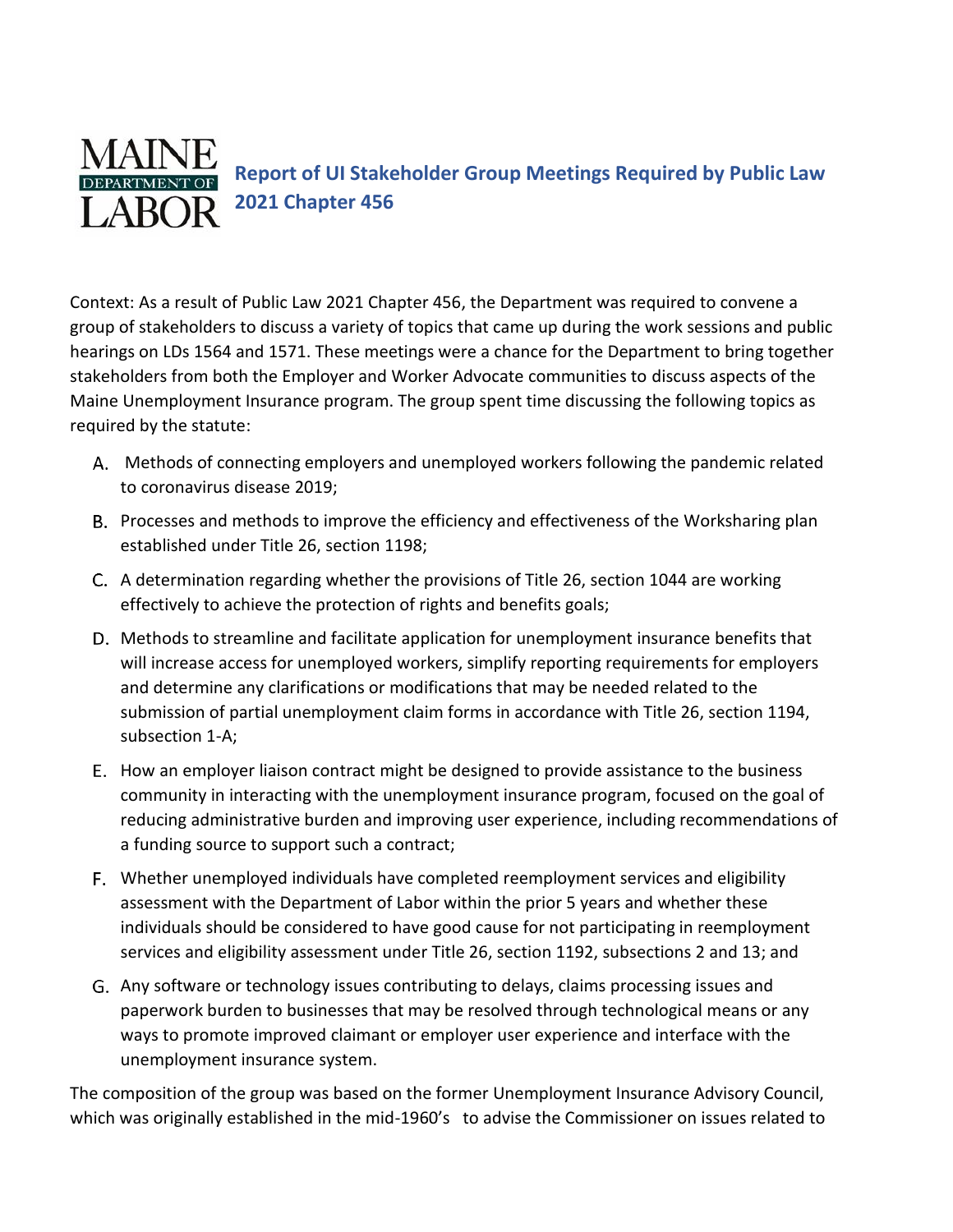Unemployment Insurance. The Council met periodically through the 1990's and was sunsetted in early 2000's. The Council had equal representation from worker representatives and employer representatives. The Department mirrored that representation in the members of the stakeholder group. Membership included: five members who represent businesses and five members who represent workers. These meetings were broadcasted live on YouTube for members of the public to watch. The Department also created a webpage with copies of the presentations given and a comment box, so individuals who wanted to provide comments on the issues discussed had the option to. We also created an email address for comments to be sent directly.

### **Members of the Stakeholder Group included:**

David Clough, NFIB Dana Doran, Maine Professional Logging Contractors Greg Dugal, Hospitality Maine Ben Grant, McTeague Higbee Peter Gore, Maine State Chamber of Commerce Sue Hamlett, Maine Equal Justice Destie Hohman Sprague, Maine Women's Lobby Matt Marks, Associated General Contractors Vinny O'Malley, Former Labor Representative for the Maine UI Commission Curtis Picard, Retail Association of Maine Claude Rwaganje, Prosperity Maine Matt Schlobohm, Maine AFL-CIO

### **Summary of Each Meeting:**

Agenda for September 29<sup>th</sup> Meeting of Unemployment Insurance Working Group

- Welcome
- Introductions
- Remote Meeting Policy Discussion/Adoption
- Overview of Issues for the UI Working Group to Discuss
- Overview and Fundamentals of Unemployment Insurance
- Discuss Structure of Future Meetings
- Close

#### Synopsis of the discussion:

The Department lead by Commissioner Fortman welcomed the group and explained that the group would need to adopt a remote meeting policy to comply with state regulations. During this meeting, the Department gave a presentation to the group on the fundamentals and basics of the Unemployment Insurance program. Topics of discussion during this meeting included an explanation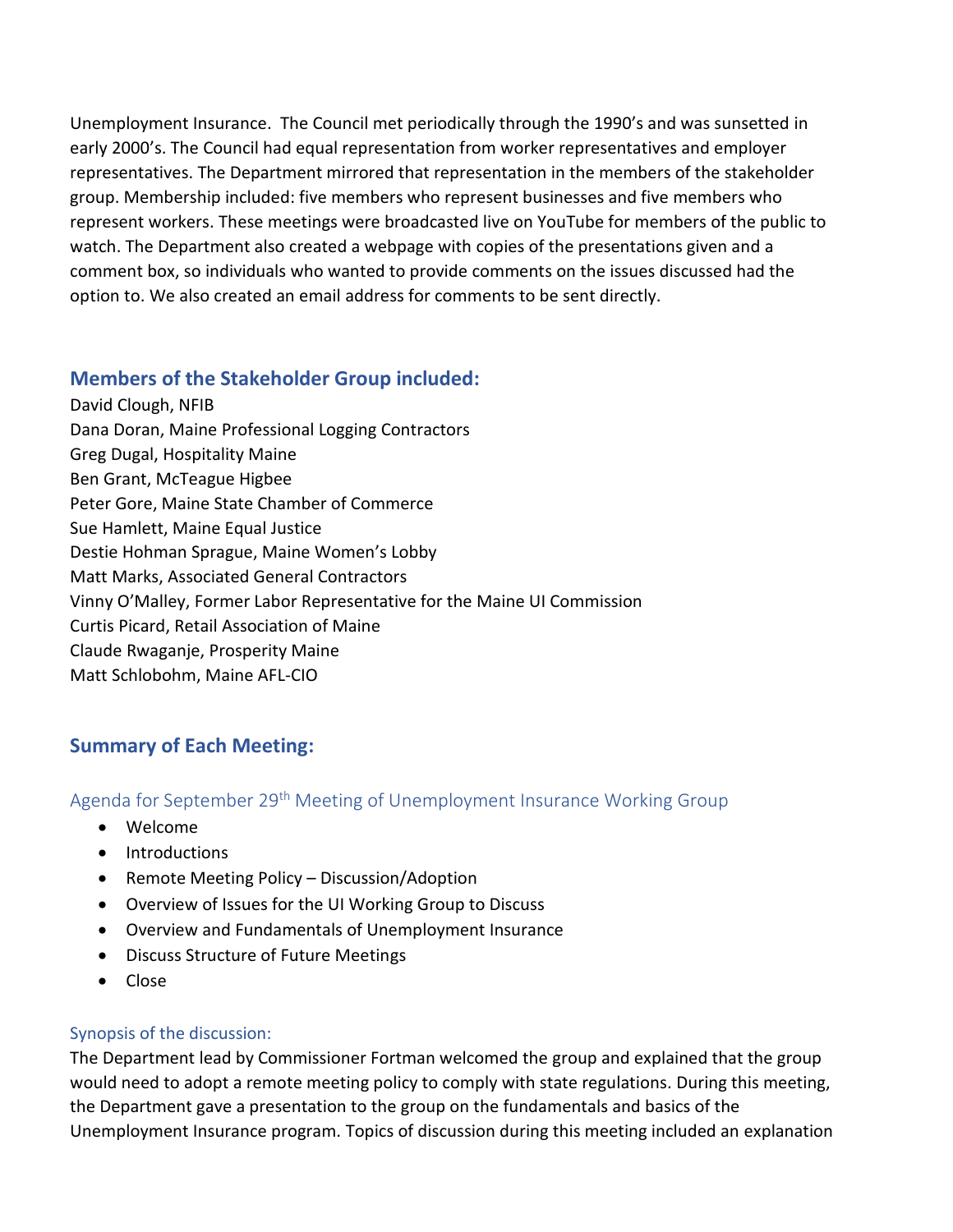of the federal UI administrative funding, the federal requirements for conformity overarching federal laws and state FUTA tax credits. Questions were raised about monetary eligibility requirements for receiving benefits and how it is determined for UI claimants. Members of the group also were interested in a presentation on the economic situation in Maine and the context of unemployment.

### **Agenda for October 20th Meeting of Unemployment Insurance Working Group**

- Welcome
- Introductions
- What changes are being made or could be made to the Workshare program
- Changes to the RESEA program to increase participation
- How to connect employers with the unemployed post-pandemic
- Review effectiveness of Title 26 Sec. 1044
- Closing and Next steps

#### Synopsis of the discussion:

During this meeting, the Department provided four presentations on the above topics to provide a background for the discussions. Stakeholders were supportive of the Workshare program and its benefit to both workers and employers as well as supportive of the changes already made and the planned enhancements to streamline the administration of it for employers and reduce confusion causing errors and benefit payment delays. After the discussion on the RESEA program, members of the group asked many clarifying questions. Curtis Picard of the Retail Association of Maine asked if RESEA could integrate information about credentials and opportunities for claimants to expand their skill base. There was heavy interest in what obstacles exist that are keeping workers from going back to work. Members of the group seemed to agree that it would be good to provide outreach and education to employers on the requirement to tell workers about unemployment benefits. The Department committed to including this information in the UI Tax Rate notification to employers and explore expanded communication venues for employer outreach.

### **Agenda for November 17th Meeting of Unemployment Insurance Working Group**

- Welcome
- Introductions
- 2022 UI Tax Schedule
- Facilitating and streamlining applications for Unemployment insurance pursuant to Title 26 Sec. 1194 Sub-sec. 1-A
- Creation of Employer Liaison program
- Review of UI technology and software
- Closing and Next steps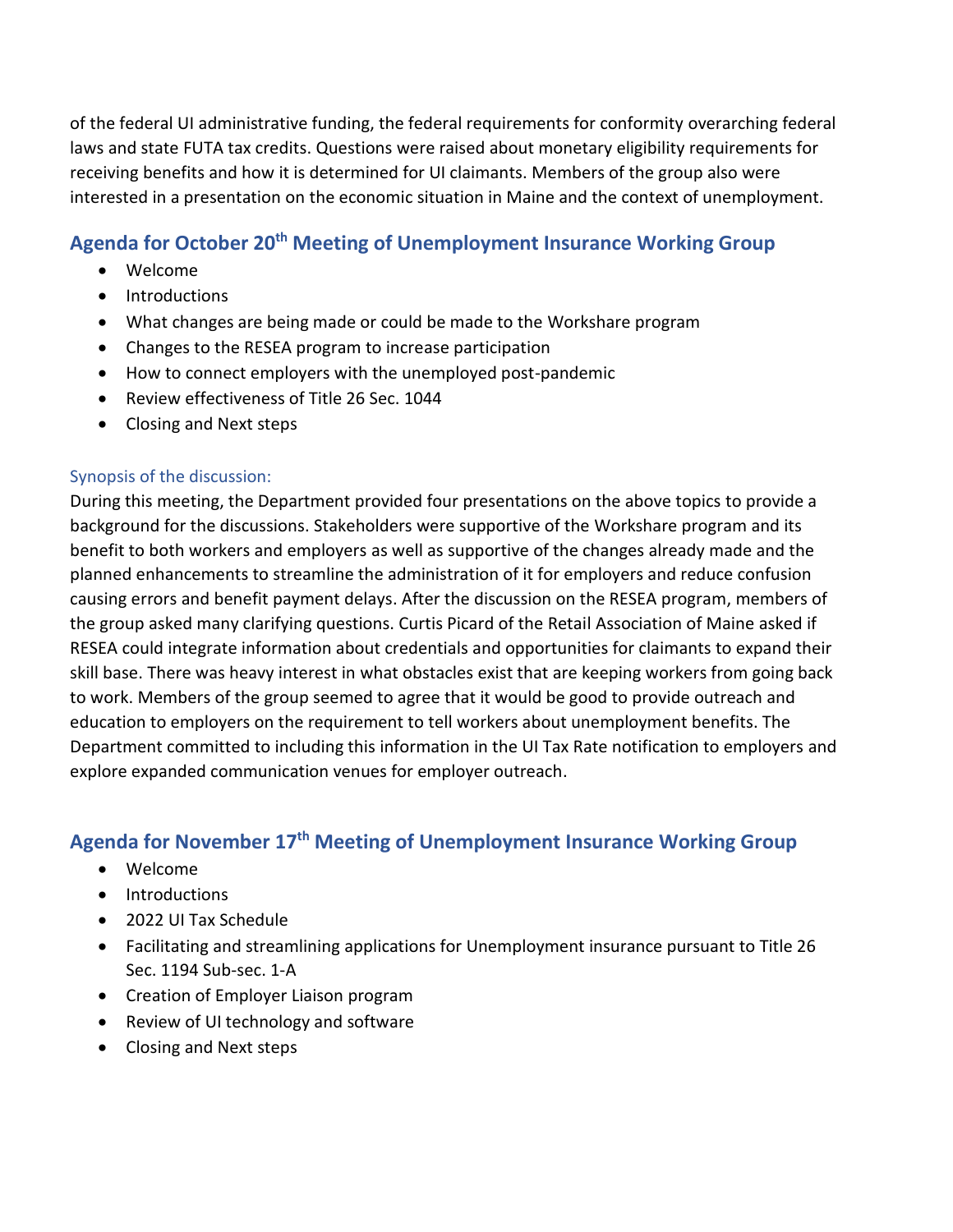#### Synopsis of the discussion:

During this meeting the Department provided four short presentations on the above topics. The Department provided information about the new UI Tax schedule and discussed the statutory process that was used to determine the new rate. The Department provided an overview of the claim filing process for claimants as well as what is required of employers when claims are filed. There were questions about creating a focus group to get ideas from employers about how claim filing could be made easier. Worker advocates were curious about what options exist for employers to submit claims on behalf of their workers when they have reduced hours. The Department also presented on the services provided to employers by the Department as context for the discussion on creating an employer liaison. Participants seemed interested in solving concerns of employers through existing resources and staff. They noted it would be helpful to receive more information that is relevant to employers such as a monthly email to employers. Director Laura Boyett provided a presentation on software and technology improvements planned to improve access to the system.

# **Agenda for December 15th Meeting of Unemployment Insurance Working Group**

- Welcome
- Introductions
- Presentation on Economic Situation by Mark McInerney, Director of the Center for Workforce Research and Information
- Overview of the claim filing process and review of resources
- Review of the ID.ME verification process
- Wrap-up
- Closing

#### Synopsis of the discussion:

The Department solicited topics from members of the group for the final meeting. Members were also encouraged to submit additional comments in writing after the meeting for consideration. Comments were received from both labor and business representatives in the Stakeholder group and are included as attachments to this report. A summary of the Stakeholder key shared concerns or suggestions with the agency's response follows.

*Workshare Program:* both the business and labor stakeholder representatives expressed support for the Maine Workshare program and recommended expanded flexibility of use. However, both groups also identified that it was currently very paper driven and labor intensive as well as administratively confusing which, during the height of the pandemic, caused errors to be made by both employers and workers resulting in delayed benefit payments and frustration.

*Department Response:* the department outlined the initial work taken as a result of meeting with Workshare employers to understand the problems encountered. These initial efforts included a revamped weekly claim spreadsheet and secure portal to upload it to the agency, implementation of robotic process automation ('BOT') functionality for processing the spreadsheets thus significantly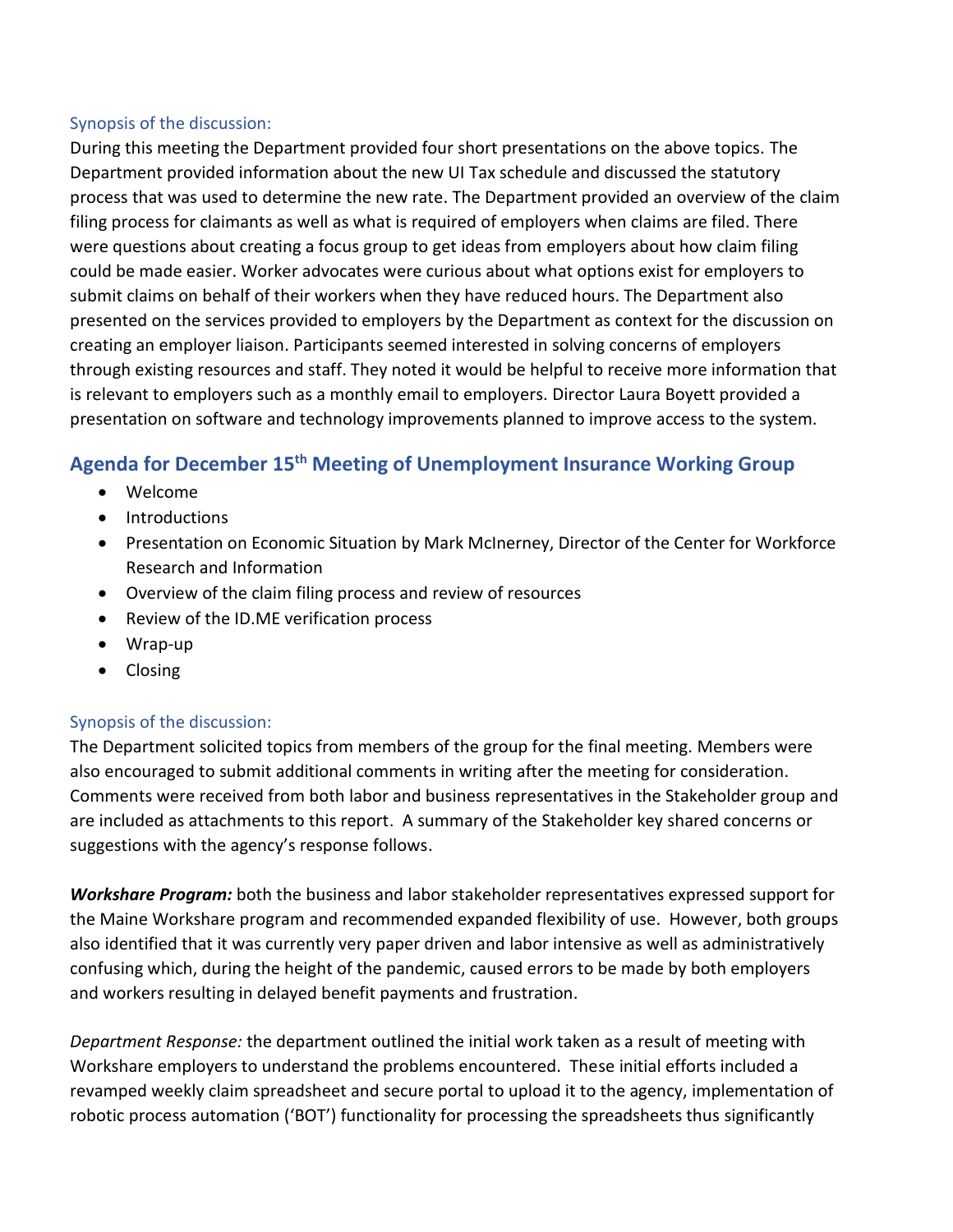speeding up the processing of claims and freeing up staff to work with employers and claimants. Additional improvements are currently underway including:

- an online 'self-assessment tool' for employers to decide whether the Workshare program will 'fit' their specific needs,
- online application to sign up for Workshare,
- inquiry screen, data dashboards and reports for both program staff and employers to track workshare activity,
- revamped and improved informational materials for employers and workers on workshare what it is, how it works, and
- short videos to explain Workshare and its processes.

Stakeholders also encouraged the Department to continue working with the U.S. Department of Labor to expand flexibility in the program. The Department has already had an initial meeting with the U.S. Department of Labor to promote the use of the Workshare program as a means to accelerate recovery after an economic downturn by allowing businesses to use Workshare to 'bring back' former employees laid off earlier than originally planned to gradually ramp up operations. The U.S. Department of Labor was able to approve using Workshare in recalling previously laid off workers of a business but could not expand this to new hires as this will take statutory changes at the congressional level. However, the Department supports expanded flexibility in some of the more federally prescribed aspects of the programs to make it applicable to a broader array of business models and industries and will continue to seek opportunities to promote these types of changes in federal law.

*Education & Outreach:* the need for more outreach to both employers and unemployed workers was a common theme during the Stakeholder meetings and in their comments.

- *For employers:*
	- $\circ$  More outreach & information to employers explaining the unemployment application process and procedures, especially around temporary layoffs, and work search requirements, to help in assisting their employees with their questions.
	- $\circ$  Increased education on employer responsibilities around notifying separating employees of potential unemployment benefit assistance,
	- o Educating employers on Maine laws that prohibit discouraging an employee from applying for unemployment benefits or requiring an employee to waive their rights to unemployment as part of an employment contract (also prohibited by Federal law).

*Department response*: some of this is included in an insert in the annual UI tax rate notice to employers but could be expanded upon. Additionally, the Department is considering a quarterly newsletter to employers on specific unemployment topics, as well as information about services available to employers to help with staffing needs. Other possibilities include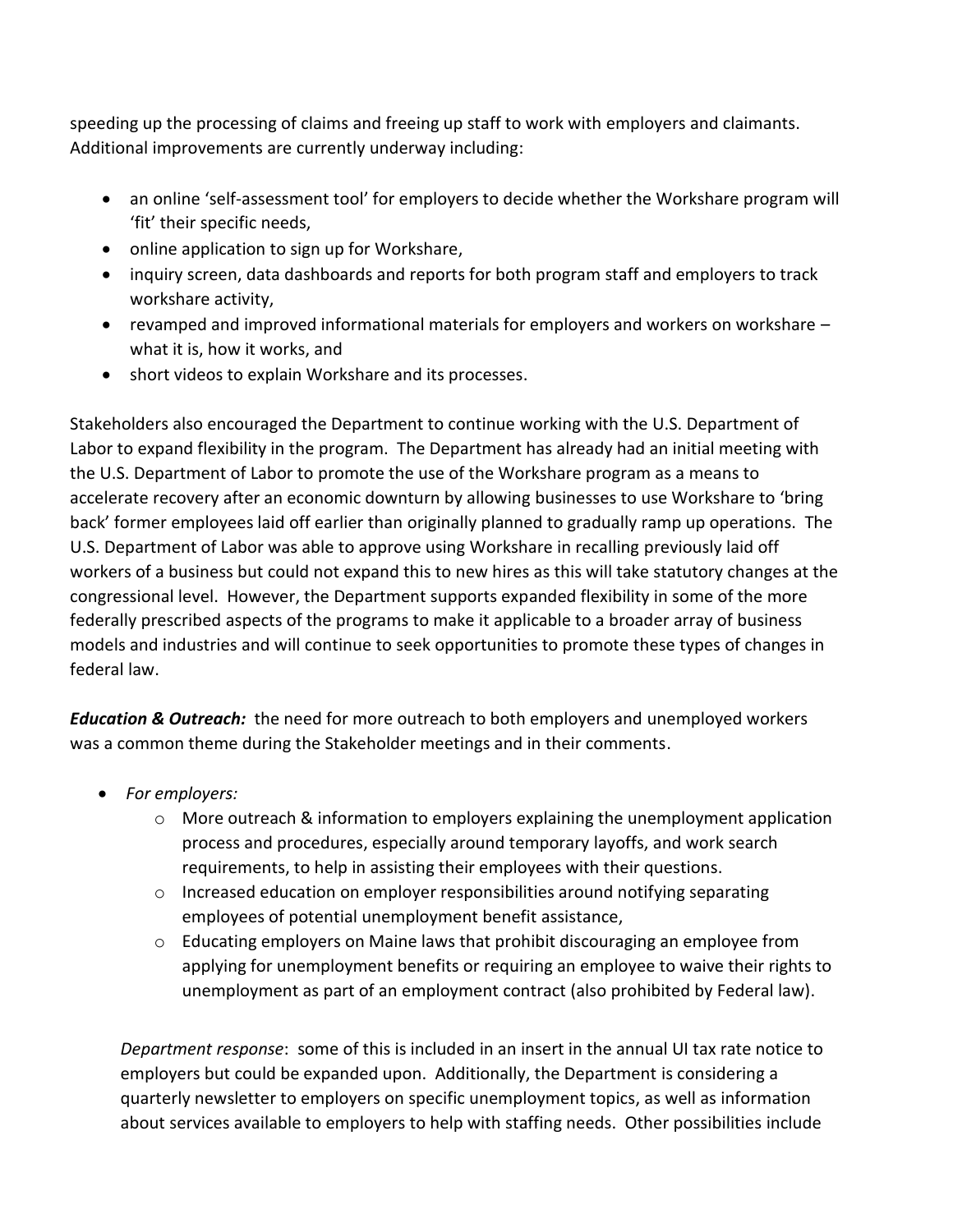additional topic specific online videos, zoom or other virtual webinars in partnership with business associations.

- *For unemployed workers:*
	- $\circ$  Make information available to individuals filing for unemployment benefits on other potential assistance and services such as SNAP, childcare, housing assistance and how to apply for them.
	- o Easier to understand information around unemployment eligibility requirements and procedures.

*Department response:* the confirmation email that individuals receive when filing initial claims contains references to additional resources and can be expanded to include any listed above that may not be included, along with links to specific website information for further information. Additionally, the Department will reach out to the Department of Health and Human Resources to explore adding a link to filing for Unemployment Benefits to their website resource page for those seeking assistance along with basic eligibility information. Additional online videos are planned to help explain unemployment processes and claimant requirements for receiving benefits.

#### *Improved Access & Navigation in Online ReEmployME Applications & Account Portals* -

stakeholders from both the business and labor communities shared difficulties encountered by many of their constituents when trying to sign up for benefits or navigate applications, the unemployment website, claimant and employer account portals, or just understanding Department correspondence and forms.

*Department Response:* a unique and valuable opportunity presented itself during the pandemic with the sheer volume of individuals applying for unemployment, a large percentage of whom were accessing unemployment benefits for the very first time. While the architecture of the current benefit and unemployment tax production systems is powerful, stable, and can adapt more readily and faster than the prior legacy system to changes; based on the experience of some of the constituent groups the program serves, it also became very apparent that the customer interface aspects of the unemployment system did not provide the same ease of use to all customers trying to access unemployment services. In response, the Department committed to making changes to the public facing applications and program information to improve the customer experience. We are using a human-centered approach involving claimant surveys to identify pain points and prioritize changes to be made, interviews with individuals filing for benefits and involving them in proposed design feedback and testing. Using this approach, the Department re-engineered the weekly claim and work search form to make the questions easier to understand with improved helper text, and the application simpler to navigate. A confirmation email is now generated upon submitting an initial claim that outlines what to expect next from the agency, explains what the individual needs to do next and includes links to additional information and resources for assistance. Claim comments used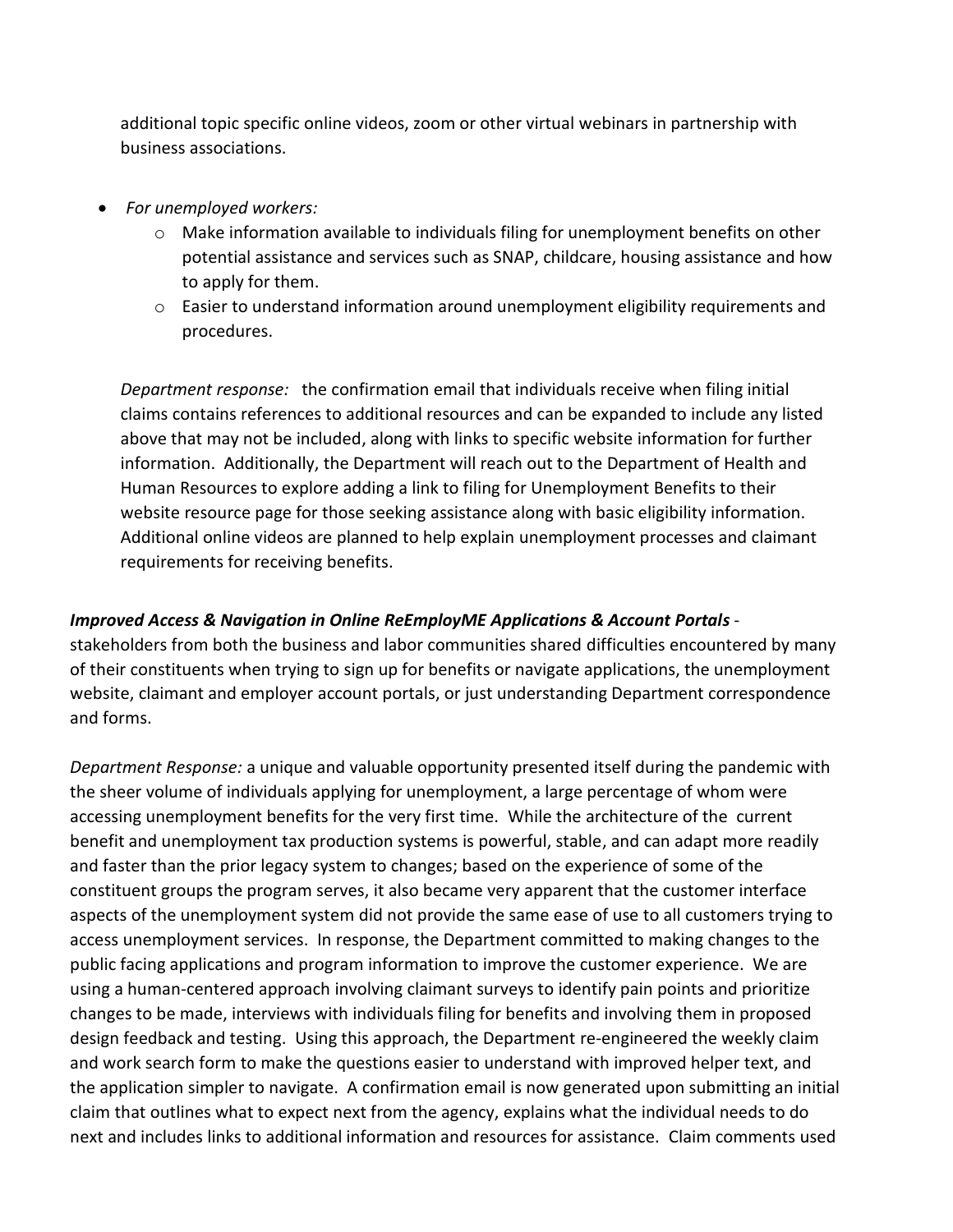in the individual's account portal were rewritten to more clearly explain the status of an individual's claim.

Additionally, the Department started revamping all correspondence and forms for both individuals accessing benefit services and employers to make them clearer, easier to read and written in 'every day' language as opposed to technical program language. This is an ongoing process.

Further enhancements to the customer interface to improve the customer experience are underway or planned - first with the benefit services aspect of the program but fully intended to address the employer tax services interfaces as well. Current improvements under construction or planned in the coming couple of years include:

- Integrated Chatbot (text & voice including multiple languages) being implemented in the website in 3 phases. Phase 1 in English starting with expanded FAQs, claim status and password reset assistance. It will incorporate a 'self-learning' key word search that will continually expand to adapt to a broader array of search words used. This is expected to go live in early February 2021. Phase 2 will expand the functionality to begin adopting additional languages and Voicebot technology and include Appeal information as well. Phase 3 will integrate the Voicebot with the claim service 1-800 phone line.
- Web Responsive Design which will make all applications, online forms, automatically size to device used i.e. smart phone, tablet, laptop, or PC. Work in progress now.
- User Experience Reimagined continuation of re-engineering of all customer facing online services (benefit services first but employer services planned) using human-centered design. Work already underway.
- Instructional/informational videos additional short videos to help the visual learner understand unemployment procedures, requirements, processes – benefits and unemployment tax, initially in English but will incorporate multiple languages over time.
- Establishing a secure portal for non-citizens to easily upload any required work authorization documents needed to determine benefit eligibility and reduce benefit delays. This is in development.
- System Efficiencies microservices, expanded use of Robotic Process Automation, increased use of data analytics and program dashboards to improve the efficiency and efficacy of program administration.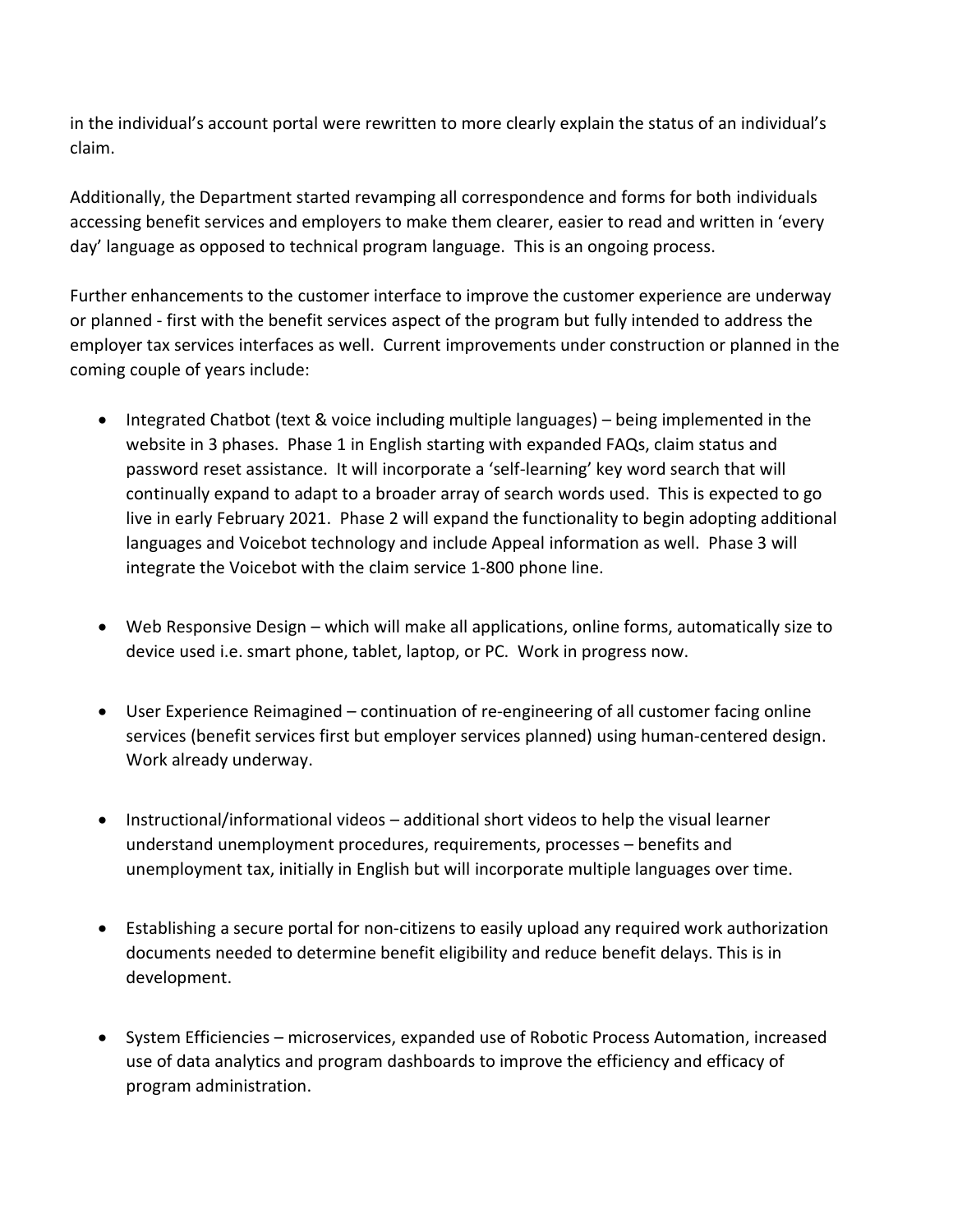• Continued evolvement of system security and protections against fraud and identity theft.

*Equitable Access Initiatives:* improving and ensuring equitable access for all individuals and employers seeking agency services to is a major goal of the Department of Labor. Many of the planned program and system enhancements outlined above will improve access to specific groups of individuals that have experienced difficulties trying to access benefit services especially as the customer facing applications are streamlined, simplified, and the wording used converted to plain language versus technical program 'speak'. The including of additional languages in the Chatbox and video features will help improve access and making applications fully accessible on a smartphone will help address situations where individuals may not have ready access to computers. In addition, the Bureau of Unemployment Compensation is partnering with the Office of Data Evaluation at the U.S. Department of Labor in a 1 to 2 year Equity and Access research initiative to help identify any patterns using Maine claim data indicating that specific groups of individuals may be having difficulties accessing unemployment benefits at a greater rate than other groups. This work may also assist with identifying reasons adversely affecting the Recipiency rate in Maine.

#### **Closing Summary**

The UI Stakeholder group met a total of 4 times between September and December 2021 to discuss the Maine Unemployment Insurance Program topics as outlined in Public Law 2021, Chapter 456. Comments, suggestions, and concerns were raised and discussed, and information provided by the Department regarding actions taken or planned to continually improve the program and enhance the customer experience and ease of access for both individuals and employers. The Department is not submitting any legislative recommendations at this time but instead focusing on carrying out the planned actions identified in this report that will address many of the priorities and pressing customer needs identified. Ongoing communication between the Department and Stakeholders is important as the Department strives to continually improve the Unemployment Insurance Program service delivery and meet the ever-changing needs of its constituency.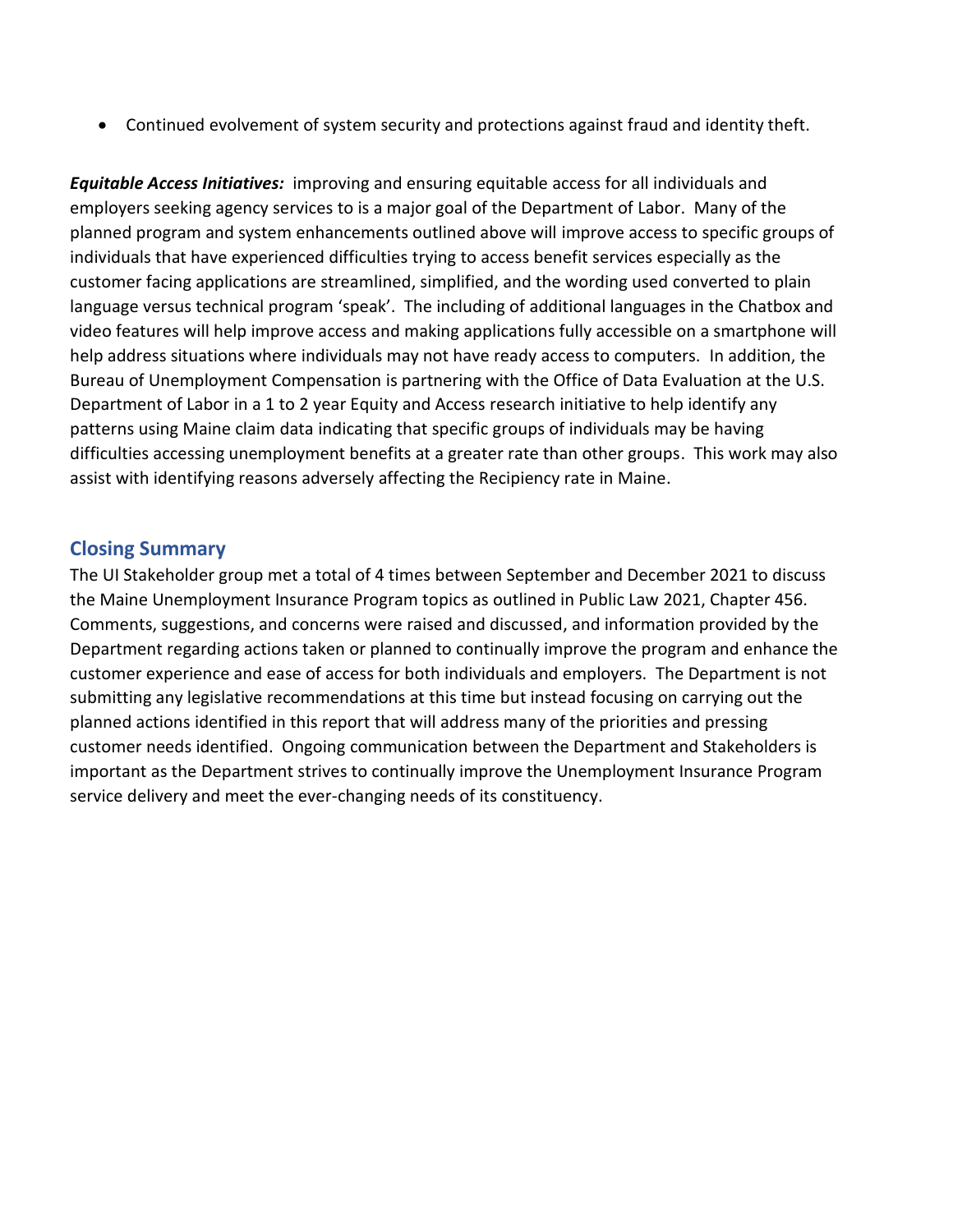# **Appendix A: Email from Hospitality Maine (Greg Dugal) regarding MDOL Workshare program**

**From:** Greg Dugal [<Greg@HospitalityMaine.com>](mailto:Greg@HospitalityMaine.com) **Sent:** Tuesday, October 19, 2021 3:33 PM To: Gingras, Isaac H [<Isaac.H.Gingras@maine.gov>](mailto:Isaac.H.Gingras@maine.gov) **Subject:** Meeting Tomorrow

**EXTERNAL: This email originated from outside of the State of Maine Mail System. Do not click links or open attachments unless you recognize the sender and know the content is safe.**

Not sure where this should go so I am sending to you, these are comments about workshare

- 1. Received several responses about the part time nature of our industry by choice and the inability to have workshare for part time staff members- example- Server works 20 hours by choice, but due to pandemic reductions in business, she is only able to get 10 hours, it would be great if that person could be part of a workshare program.
- 2. An actual response and representative of the group of respondents-

I looked into this pre pandemic. I recall it was not well suited for the restaurant industry that employs many part time workers. The program requires that it:

• Affect a unit of the business that normally works on a full-time basis.

As you know, we employ lots of part time servers, bussers, cooks, dishwashers, etc..

- 3. Seasonal employees. I know this one is a bit tougher, but had several responses on the ability to keep seasonal employees engaged in businesses that are seasonal in business levels but open year round (full time in summer and part time in off-season.) Not sure how this would be done
- 4. Educational purposes- One of our members who believes strongly in educating hospitality workforce believes that educational time should be counted as the work requirement to receive unemployment as part of a work share program. Again not sure how and if it could be done but it was suggested.

Talk to you tomorrow

Greg Dugal HospitalityMaine 45 Melville Street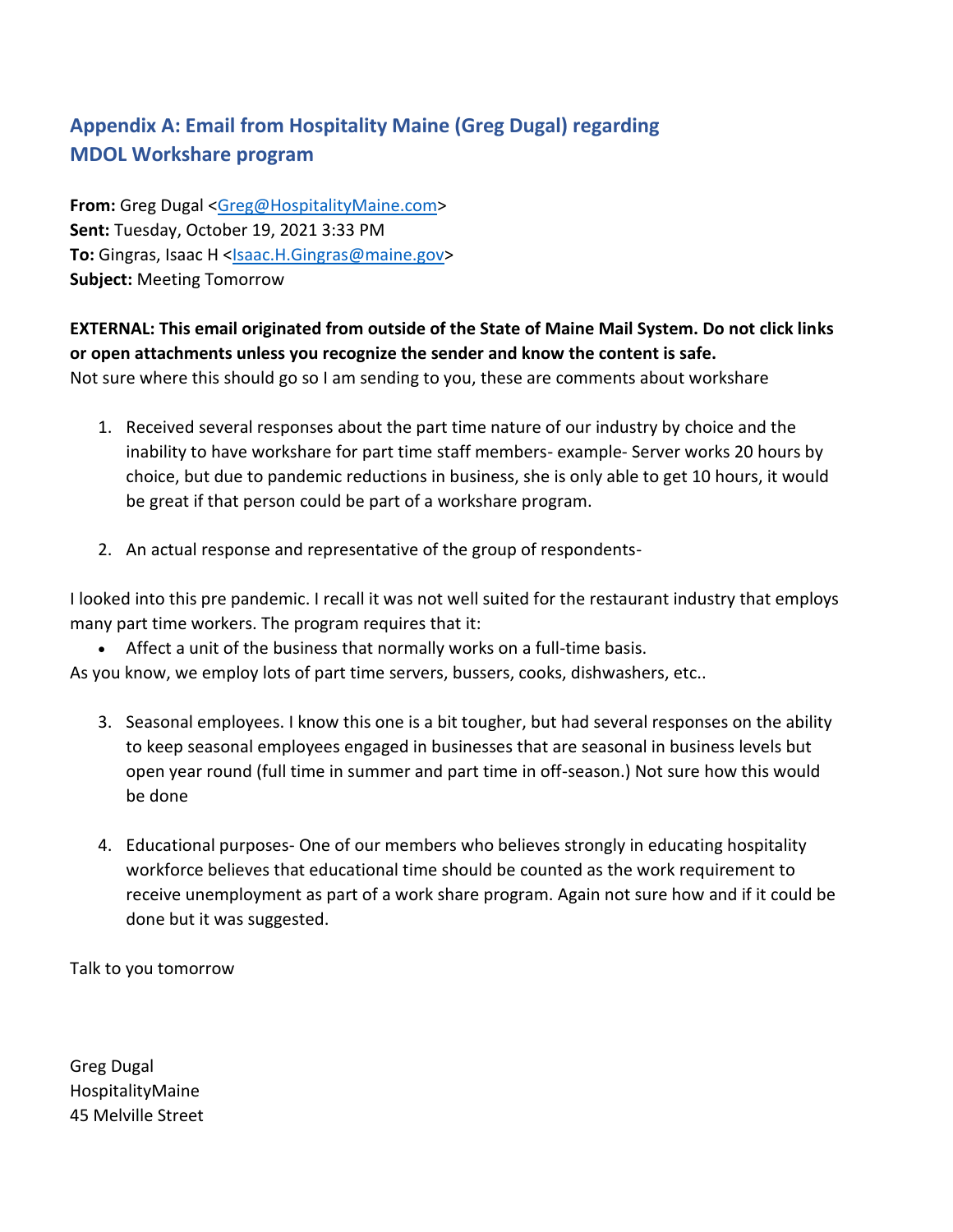# **Appendix B: Comments from Professional Logging Contractors of Maine**

To Whom It May Concern,

On behalf of the membership of the Professional Logging Contractors of Maine (PLC), I am writing to provide comments regarding the work of the UI Stakeholders Group, which was created by Public Law 2021, Ch. 456, "An Act To Amend the Laws Governing Unemployment Compensation,". The PLC was invited to participate as a stakeholder on the group but would like to provide further comments to be included in the public record for consideration in the final report that is presented to the Maine Legislature.

For background, the PLC is a trade association that represents logging and associated trucking contractors throughout the state of Maine. The PLC was formed in 1995 to give independent contractors a voice in a rapidly changing forest industry. As of 2017, logging and trucking contractors in Maine employed over 3,900 people directly and were indirectly responsible for the creation of an additional 5,400 jobs. This employment and the investments that contractors make contributed \$620 million to the state's economy. The PLC membership, which includes 200 contractor members and an additional 100 associate members, employs over half of the individuals who work in this industry and is also responsible for 80% of Maine's annual timber harvest.

The PLC's comments here will pertain to the highlighted areas of responsibility (below) of the stakeholder group as identified in public law:

D. Methods to streamline and facilitate application for unemployment insurance benefits that will increase access for unemployed workers, simplify reporting requirements for employers and determine any clarifications or modifications that may be needed related to the submission of partial unemployment claim forms in accordance with Title 26, section 1194, subsection 1-A; E. How an employer liaison contract might be designed to provide assistance to the business community in interacting with the unemployment insurance program, focused on the goal of reducing administrative burden and improving user experience, including recommendations of a funding source to support such a contract;

F. Whether unemployed individuals have completed reemployment services and eligibility assessment with the Department of Labor within the prior 5 years and whether these individuals should be considered to have good cause for not participating in reemployment services and eligibility assessment under Title 26, section 1192, subsections 2 and 13; and

G. Any software or technology issues contributing to delays, claims processing issues and paperwork burden to businesses that may be resolved through technological means or any ways to promote improved claimant or employer user experience and interface with the unemployment insurance system.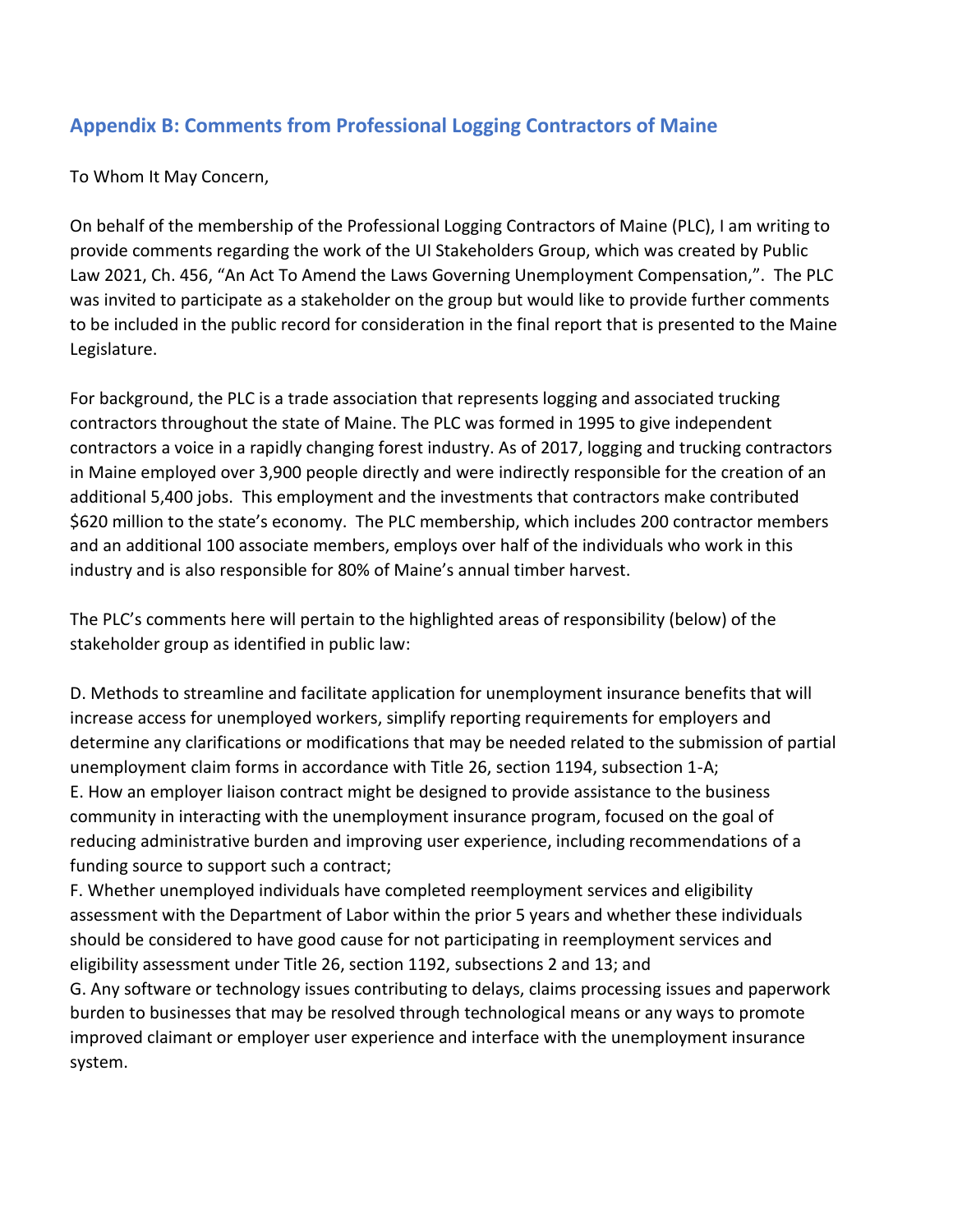In response Section D. and Section G above, the PLC surveyed its membership to solicit their feedback as small businesses and on behalf of their employees with respect to the UI system. The following is a summary of the survey as well as the responses:

- 1. 200 small businesses were surveyed, and the PLC received 40 responses.
- 2. Respondents were from Avon, Bowerbank, Fort Kent, Hancock, Harmony, Hermon, Jackman, Jay, Lee, Livermore, Lowell, Madawaska, Mexico, Milford, Millinocket, Naples, Old Town, Poland, Portage, Porter, Saint David, Smithfield, Smyrna Mills, South china, Wallagrass, Waltham and Weston. Several responses came from businesses that operated in the same community as another.
- 3. Questions posed on the survey were as follows: a) Do your employees have difficulty applying for unemployment during mud season; b) If yes, what are the problems they face; c) Does your company have difficulties verifying employment with the Maine Dept. of Labor?; d) If yes, please describe the problems you have; e) Have your employees encountered challenges with the work search requirement and the six week work search waiver provided to job attached employees; f) If yes, what are the challenges; g) Are there other parts of the unemployment system that do not work well for your company and if so, what are your recommendations for change?
- 4. Date on respondents and sample responses to each question are provided here:

**Question A** – 60% of respondents said yes, their employees have difficulty applying for unemployment during mud season

**Question B** – if they said yes to Question A, respondents provided the following responses:

- The whole sign up then the long delay before benefits...we pay in and it's hard to get any back
- They went 6 weeks without pay
- Nobody answers telephone
- Work search when there is no work available in the woods.
- It is extremely difficult for them to file for benefits, there are always problems with the unemployment office. They kick back applications, and it can take several days and hours of trying to get through to them.
- Not being able to login or more so talk to a person directly
- Takes time to get their first check and wait a lot to talk to someone
- Starting a claim (new or continued of previous year) and work search
- Reapplying same answers every year for the same reasons when their gonna come back to work for same employer
- Need in person support again in offices at close proximity and when making a phone call having someone at the other end at that moment to answer the necessary questions...no leaving messages not knowing when the call will be returned.
- Trying to contact someone in the unemployment office
- If they have to call I believe that there are sometimes long wait times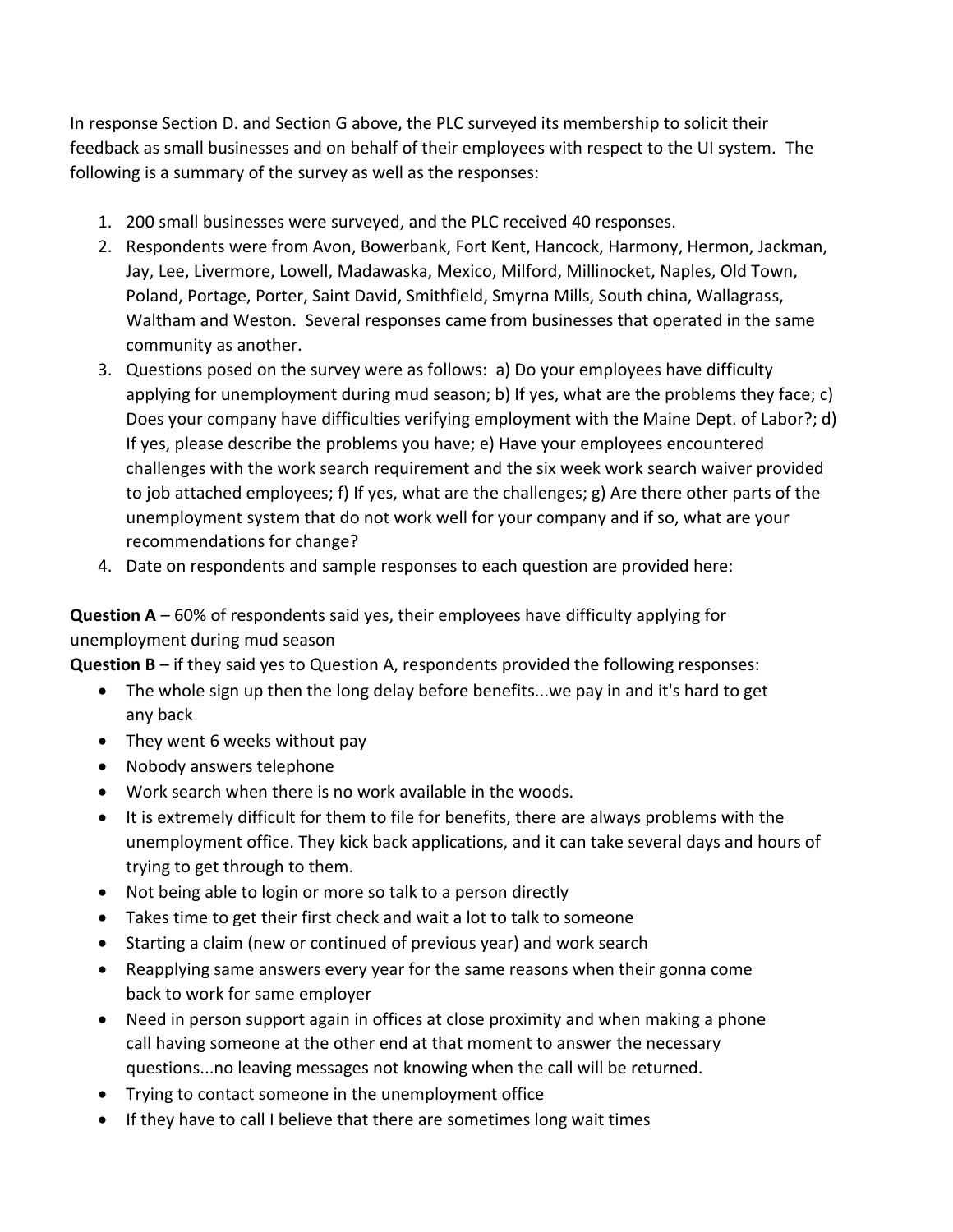- They need to have someone to talk to.
- Long waits and seems things get delayed on the states side
- Getting kicked out of the system
- Calling unemployment no answer or short time. Unable to get the online system to work due to lack of technology
- having to prove identity has been a big problem for some, takes weeks at times to get it straightened out. Most of these guys live week to week and missing weeks makes it very difficult. I have some that have weeks they never got paid for.
- Problems with the technology being used to apply for benefits. Big problems with their website and bigger problems having to use i-phones etc. to prove to the Dept. of Labor their identity.
- Unemployment department hard to get a hold of due to small hours of phone operations

**Question C** – Only 10% of respondents stated that they had challenges verifying employment **Question D** – Those who did respond yes to Question C stated the following, "I called them, I emailed everything to them several times and they still took 6 weeks to give them anything,",

"Unemployment often asks for the same verification multiple times even though we have to respond in the electronic SIDES system."

**Question E** – 60% of respondents said yes, their employees have encountered challenges with the work search requirement and waiver process.

**Question F** – If they said yes to Question E, respondents provided the following responses:

- They told them we would be going back in the woods when allowed, but, still had to go around and look for work
- Confusion over rules
- Can't use the same employers for work search, even though they are going back to work.
- Knowing when, or if they should. It is my understanding that for six weeks employees do not have to file a work search requirement if a return date has been set at the end of the six weeks. Anything beyond those six weeks a work search is required. The only way around this is if the employee or employer call and are granted a waiver for beyond those six weeks.
- A few never got their checks when calling they were told they had to look for work. They would tell them they were exempt it would get corrected they were told and following week no check again. They would have to make calls back to get it resolved
- No option for a green slip week
- No work in our field of employment at that time of year

**Question G** – Are there other parts of the unemployment system that do not work well for your company…..? Here is a sample of the responses:

- they maybe should be quicker about paying people after they are sent all the paperwork
- Not all employees use computers, add more state workers to answer phones
- When we are told we don't need to do a work search for a few weeks. Then they refuse to pay you because you didn't do a work search. They know you have a call back. But still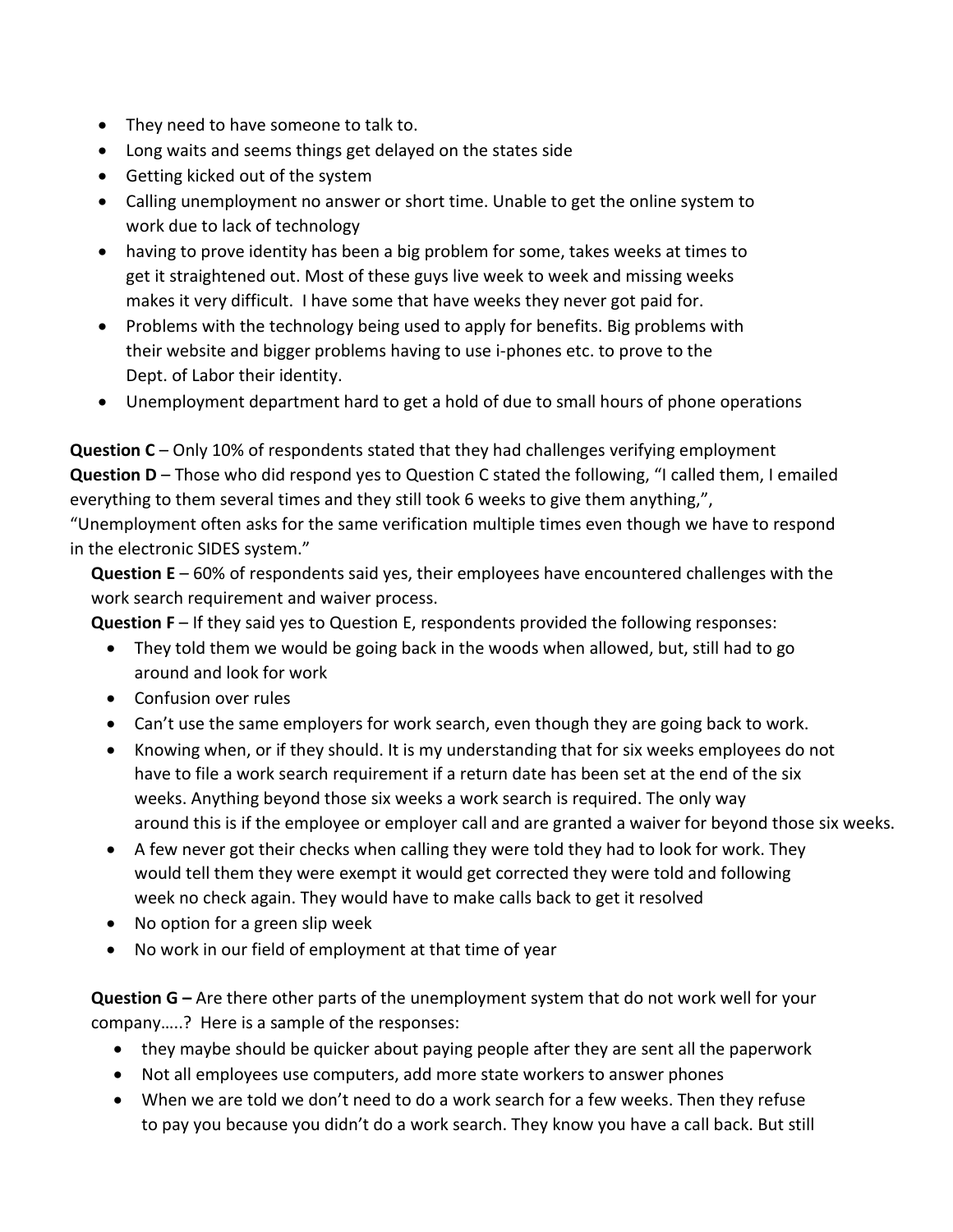gives you a hard time.

- It should not be so hard to talk with someone who is knowledgeable about my employees claims.
- Yes, employers are not able to get logged in in order to help our laid off employees
- Accessibility!!!
- Many! Need more knowledgeable personnel for sure. Application has too many questions. Stop writing questions that are confusing, not clear and tricky. This is unnecessary for applying for unemployment. Stop changing the wording of the questions every other week to confuse us even more. Excessive security tactics that's too much! Hard working punctual dependable flexible self-taught loggers shouldn't be put in the same basket as someone that wants to commit fraud!!
- Can't get through to call center.
- They need to totally abandon their reemployment website with is NOT very user friendly and design something that actually is easy to understand and use. Most of our employees are not computer or i-phone savy. Perhaps more boots on the ground with more help available at multiple locations (maybe on a rotating schedule) would help. Using what they have now is challenging, exasperating - even if you are computer and i-phone literate. Maybe time for a change at the top as well as things are not working well.
- Employees who have gone to work for someone else and then claim unemployment, at times it has been charged back to me and I disagree with how that is done. We are also asked to verify workers employment dates multiple times.

With respect to Section E. above, "How an employer liaison contract might be designed to provide assistance to the business community in interacting with the unemployment insurance program, focused on the goal of reducing administrative burden and improving user experience, including recommendations of a funding source to support such a contract,", the PLC is in opposition to having an employer liaison at the Maine Dept. of Labor for the time being. It will add further cost to the employers to fund such a position and may/may not have positive benefits for the employers in the state.

With respect to section F. above, "Whether unemployed individuals have completed reemployment services and eligibility assessment with the Department of Labor within the prior 5 years and whether these individuals should be considered to have good cause for not participating in reemployment services and eligibility assessment under Title 26, section 1192, subsections 2 and 13; the PLC and its members were strong supporters of having this provision included in law in 2018. For unemployed individuals who are job attached and return to the same position year after year, it is not necessary to have those employees participate in reemployment services more than once every five years. If the employee was not job attached, then certainly, gaining the assistance of reemployment services such as training might be warranted, but not for an individual who has been laid off due to no fault of their own and the fact that they will return to their employer following the seasonal layoff.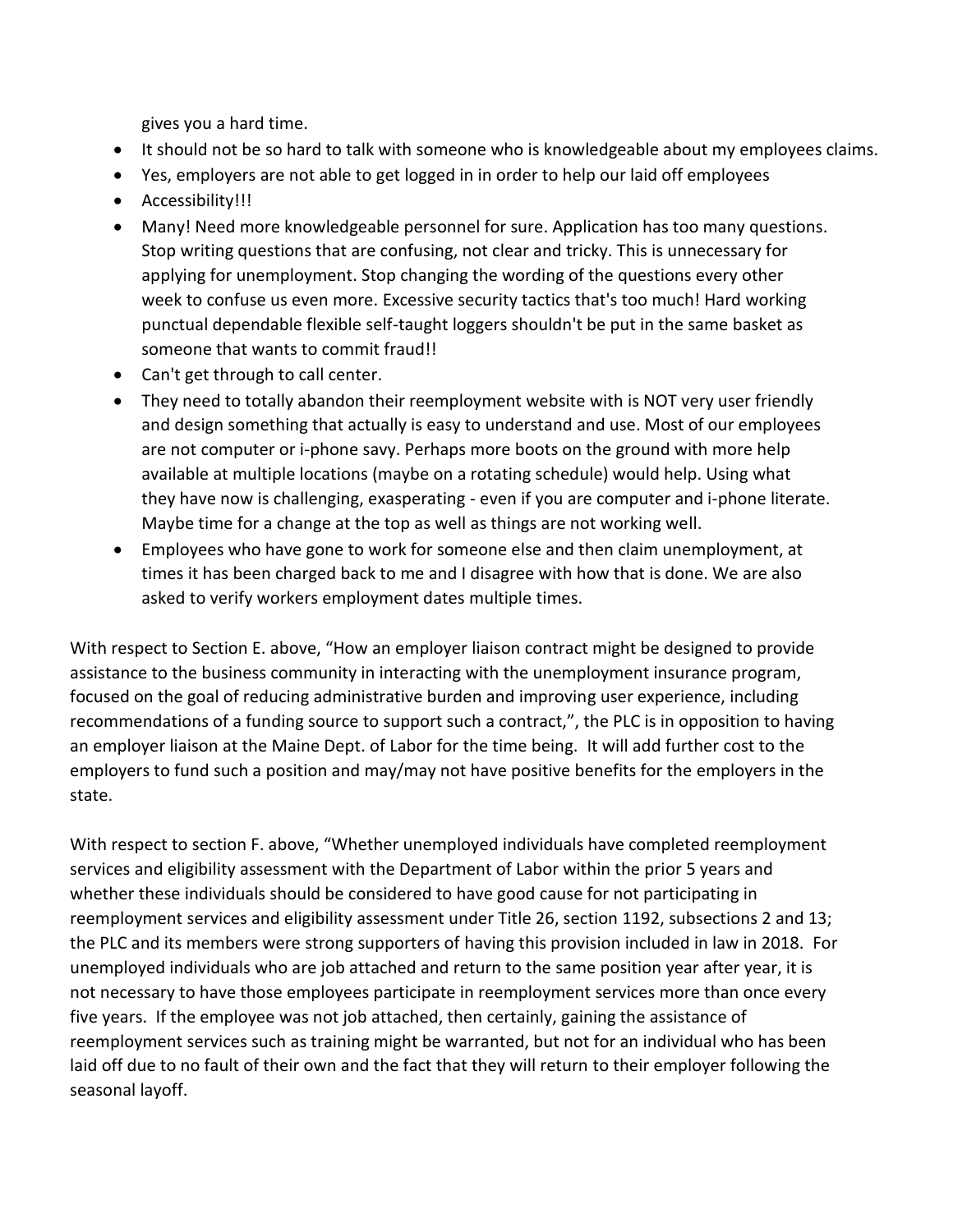Thank you for the opportunity to provide comments on this stakeholder process. If you have any questions regarding our comments or if I can provide any further information, please do not hesitate to contact me.

Best,

Dana

Dana Doran Executive Director Professional Logging Contractors of Maine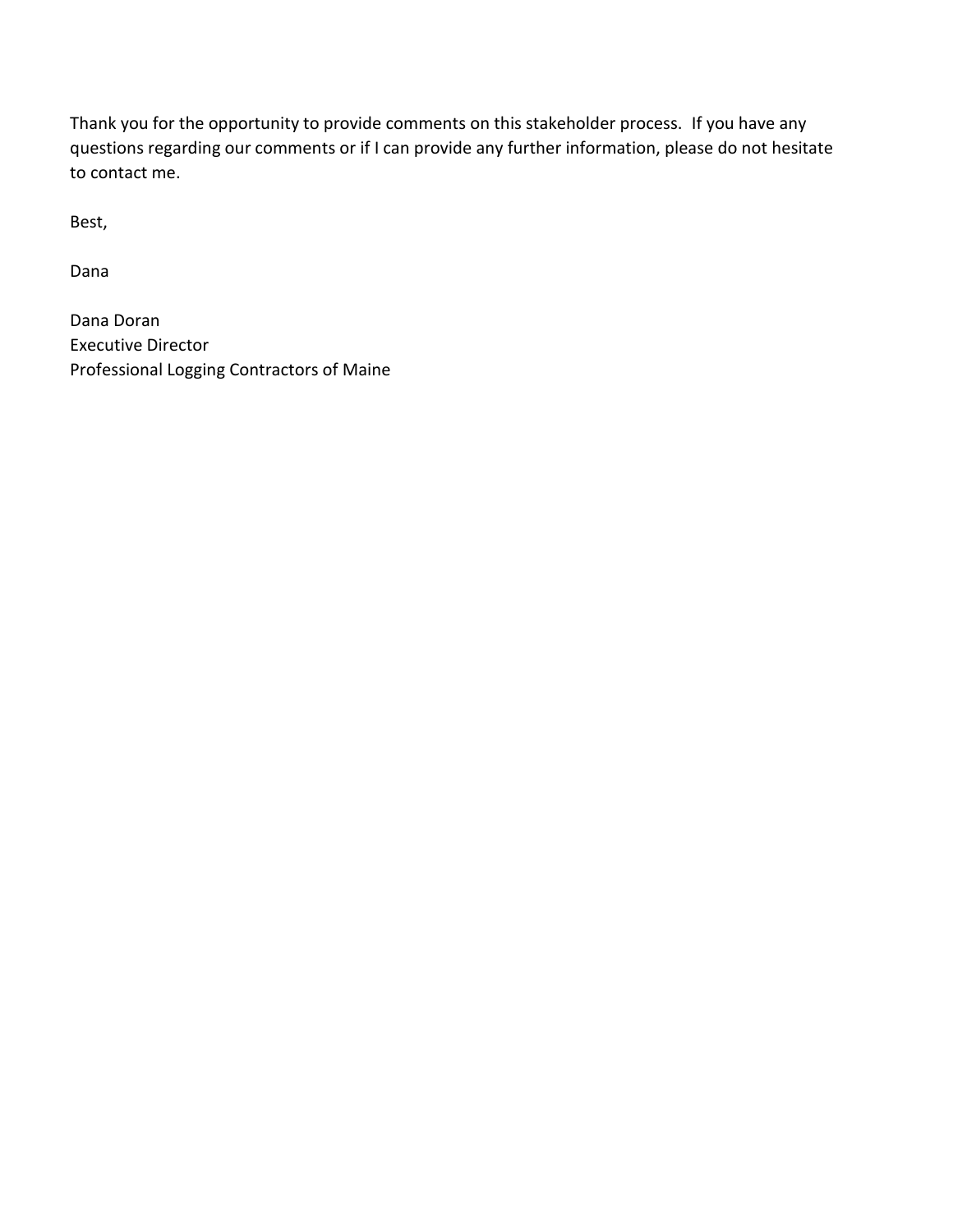# **Appendix C: Comments from Maine Equal Justice**

**MEMO TO:** Commissioner Laura Fortman, Maine Department of Labor FROM: Christine Hastedt and Sue Hamlett, Maine Equal Justice DATED: December 27, 2021 RE: Issues raised during Unemployment Insurance Stakeholder Group meetings

Thank you for the opportunity to restate and clarify] issues raised by Sue Hamlett on behalf of Maine Equal Justice and the unemployed workers with low income that we represent during the Unemployment Insurance Stakeholders Group convened pursuant to PL 2021, Chapter 456. Will you please post this memo on the Department's UI Stakeholder website so that it may be share with other members and any other interested persons.

**1. Improvements to Maine's Workshare Program.** We strongly support the UI Workshare Program, and appreciate the work that MDOL is doing to enhance this program. We are intrigued by the suggestion made by employer members of the stakeholder group to expand opportunities for the program to be used to support workers in approved training programs. We note that federal law may open the door to this possibility at 26 USC  $\S 3306(v)(6)$ :

> "(6) eligible *employees* may participate, as appropriate, in training (including [employer-](https://www.law.cornell.edu/definitions/uscode.php?width=840&height=800&iframe=true&def_id=26-USC-1193469627-1913940472&term_occur=999&term_src=title:26:subtitle:C:chapter:23:section:3306)sponsored training or worker training funded under the Workforce Innovation and Opportunity Act) to enhance job skills if such program has been approved by the [State agency;](https://www.law.cornell.edu/definitions/uscode.php?width=840&height=800&iframe=true&def_id=26-USC-116457836-1503665925&term_occur=999&term_src=title:26:subtitle:C:chapter:23:section:3306)…"

We understand that adding such a provision to Maine's Workshare plan will require further conversation and approval by USDOL, however, we urge the Department to explore this promising opportunity to both increase employee's skill levels bringing the prospect of higher wages, and better meet employer's needs.

Given the significant support for this program by both workers and employers, and a renewed interest by the federal agency, we anticipate that there may be more flexibility in the law governing this program over the next few years. We urge you to monitor any changes carefully to see if they align with other suggestions from the Working Group, including increased access for part-time workers generally, and opportunities to modify eligibility requirements so that the program may be more readily available to new entrants to the labor force or low wage workers who might otherwise be excluded as a result of current monetary eligibility requirements.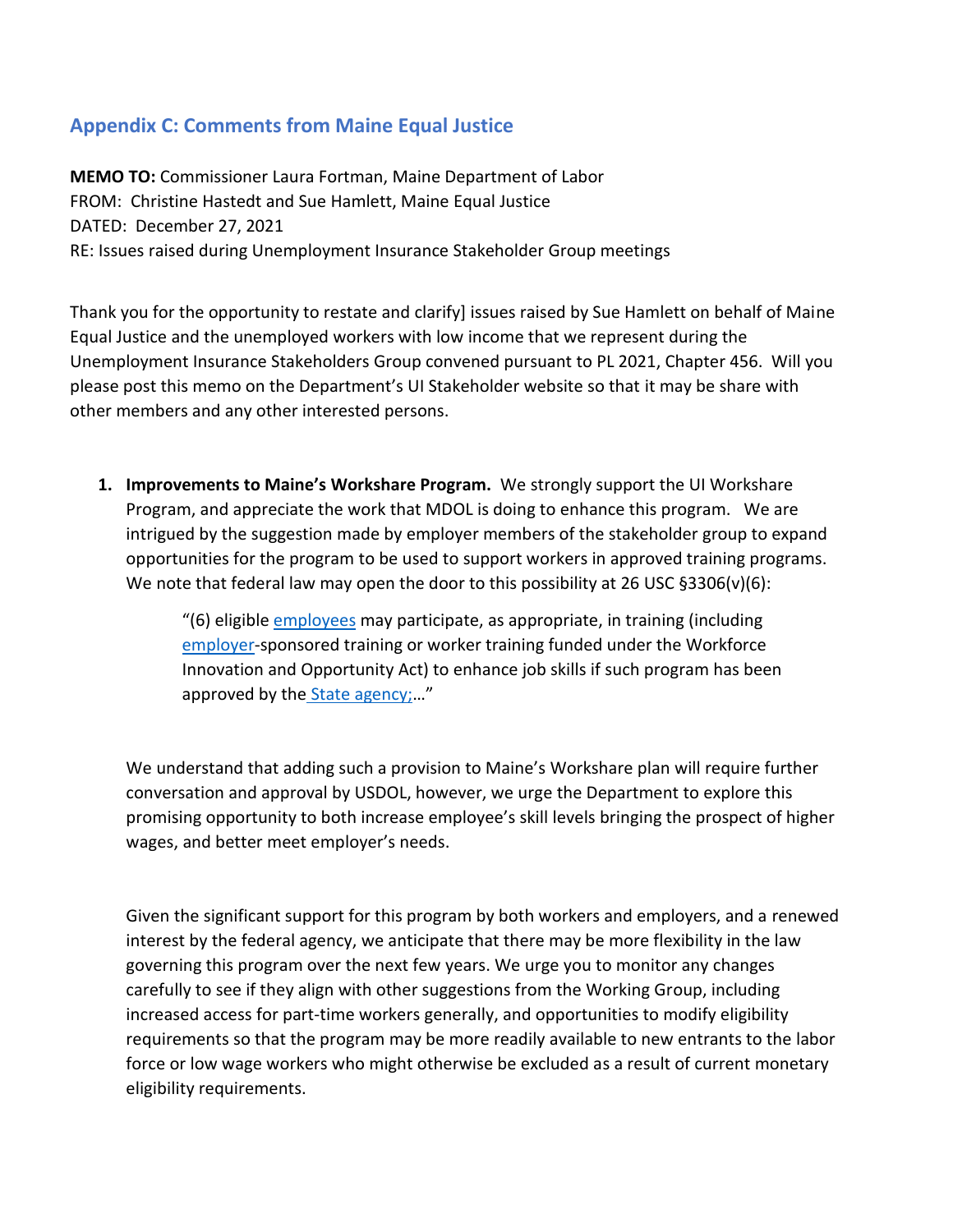**2. Clarification of recall date for purposes of exemption from the Reemployment Services and Eligibility Assessment (RESEA) program.** We appreciate the changes made by the Department to the RESEA Program to accommodate claimants by providing for on-line and telephonic participation along with flexible rescheduling opportunity. We also appreciate the issue raised by some employer representatives related to persons exempt from this requirement who are subject to recall and thus exempt from the UI work search requirement for a certain period.

The problem described involves the inability to designate a specific recall date for workers in certain industries necessary for those workers (e.g. mud season for loggers) to be considered exempt from the work search requirement, and, by extension, the RESEA requirement. The sense of the discussion was that this problem could be mitigated by establishing a reasonable recall date mutually agreed upon by the industry and the Department with the understanding that it may be extended if conditions warrant, and automatically applying that date (along with any extensions) to applications from workers in that industry. This would eliminate the uncertainty faced by workers who are not able to accurately respond to the recall date question on the application, and thus lose the opportunity for a waiver even though they fully intend to return to work with that employer when the business is able to reopen. Maine law gives the Department the flexibility to adopt this, or similar, resolution to this problem that creates perennial problems for workers, employers and the Department.

**3. Improve connections between employers with the unemployed.** As Sue noted during the discussion of this issue, one of the things we have found most helpful for unemployed workers who reach out to us, is identifying supports like SNAP, child care, housing assistance, MaineCare, etc., that may help them meet basic needs while they are out of work. Equally important is helping them understand how earnings impact benefits from these programs. In many cases they may be able to maintain assistance from these programs when they become reemployed, yet many assume they will not. The fear of losing a critical support, like Medicaid, often creates uncertainty about whether they will be better off, or not, by accepting a certain job. If they know that they will be able to keep their health care once reemployed that barrier would be removed. If not, they would be able to reassess and begin seeking employment opportunities that offer that benefit.

For many years we have encouraged MDOL to provide greater assistance to help unemployed persons identify and apply for services and supports that will help them meet their basic needs, and thus be able to engage more successfully in reemployment or training efforts. It would also be beneficial to provide materials that will explain how wages effect eligibility for certain key benefits like MaineCare, SNAP and TANF. These benefits are frequently available to low-wage workers, yet that fact is not well understood. As you are aware, the Department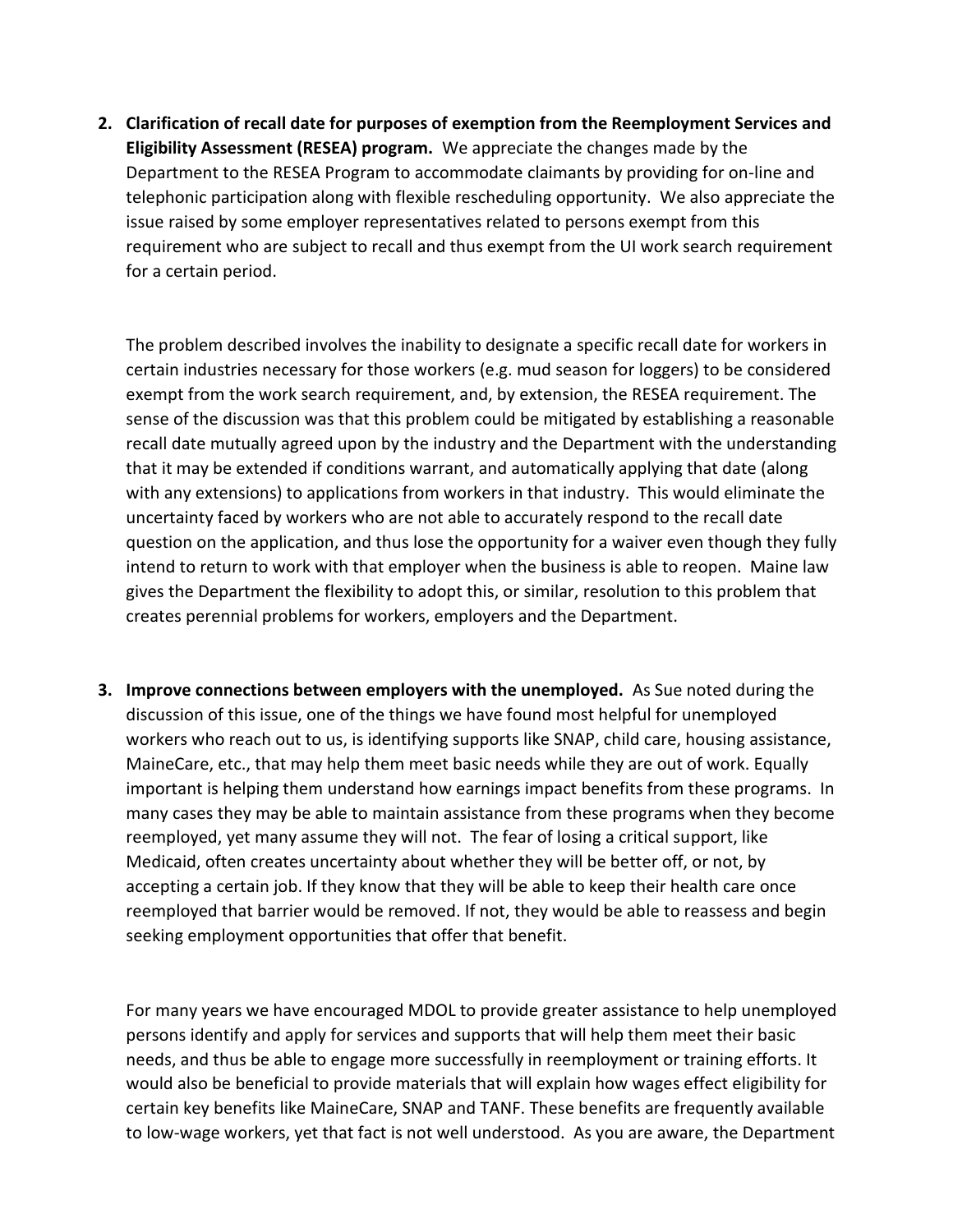of Health and Human Services is working to design a dashboard (operating name for now) to help people understand the impact of wages on benefits. This would be a useful tool for both DOL and employers as they work to ensure that claimants have the information that they need regarding how the combination of wages and benefits may assist individuals in making ends meet as they enter the workforce. We urge MDOL to more effectively utilize this and other tools to help workers better understand what additional help may be available and how employment may impact these benefits and the combination of wages and benefits may affect their economic security.

**4. Recommendations to improve the effectiveness of 26 MRSA §1044.** As Sue noted during the discussion of this issue, we are concerned that the protections established at §1044 are not effectively communicated to either employers and employees. We were deeply concerned by the number of respondents to the survey that we jointly administered with the AFL-CIO this spring indicating that they felt discouraged from applying for unemployment compensation by their employer. While we did not have to capacity to do a thorough quantitative analysis of this issue, we did speak to several respondents to learn what form that discouragement took. The two most prevalent responses were that interactions with their employer led them to believe that they: (1) would not be rehired if they made a claim for UI, or (2) that their employer advised them that they would not be eligible for benefits because they had either quit or were fired leading them to believe that it would be fruitless to apply for UI. Both of these actions undermine the protections established by §1044.

While we do not want to imply that large numbers of employers are bad actors, behaving in a such a manner as to intentionally discourage workers from applying for UI benefits, our experience indicates that discouragement does occur, and when it does it is a serious violation resulting in the loss of benefits for which the worker may be eligible, and, thus, must be addressed in a serious manner. Given that, we ask that MDOL take the following steps to ensure that claimants are ensured the protections intended by law:

- a. **Clear notice.** Amend the current notice to employees to make clear that employers must not discourage employees from applying for UI in any way, including specific examples of prohibited behavior. For example, the notice should make clear that an application is the best way to determine eligibility and employers should neither discourage an employer from making an application, or offer an opinion as to whether or not the employee will be eligible for benefits.
- b. **Educational campaign.** As recommended by several stakeholder members, including employer representatives, implement and educational initiative to help employers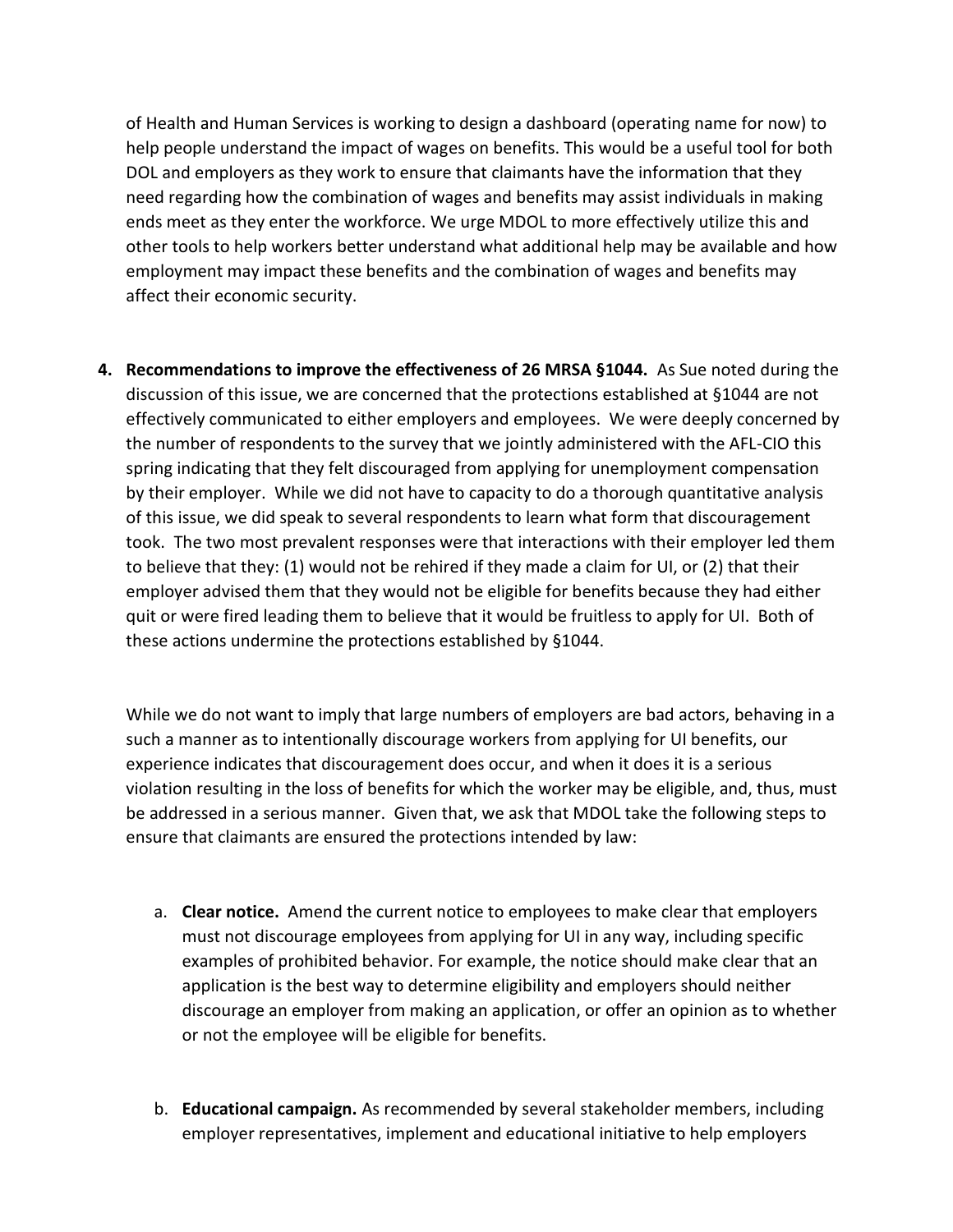understand that this behavior is prohibited, including using specific examples of prohibited behavior.

- c. **Establish a complaint procedure**. As far as we can tell, there is no clear procedure for an employee to make a complaint to the Department when they believe they have been discouraged from applying for benefits or experienced any other violation of §1044. We urge the Department to establish a complaint procedure, including a form by which an employee can report such violations to the Department and make that information readily accessible to all Maine workers.
- d. **Relief**. Provide an opportunity to apply for benefits retroactively to any employee who the Department determines was discouraged from making a timely application for benefits in violation of 26 MRSA §1044.
- **5. Methods to streamline and facilitate applications for unemployment insurance that will increase access for unemployed workers, including any modifications that may be needed related to the submission of partial unemployment claims forms in accordance with 26 MRSA §1194 sub-§1 and sub-§1-A.** We raised four issues related to this charge during the stakeholder proceedings which we reiterate here:
	- **a. Improve accessibility of notice of rights pursuant to §1194 sub-§1.** Given the stakeholder discussion of this provision (and our own experience working with claimants), we believe it is important to clarify that this section of statute requires that each employee must be given a copy of the printed statement of the rules related to claims for UI benefits at the time that individual becomes unemployed. This provision is mandatory and does not apply only when an employee asks for a copy of the rules. Moreover, this printed statement must be supplied by the Department to each employer without cost to the employer. It became clear during this discussion that this statement is not provided in many cases. While some employer representatives posited that nearly everyone knows about unemployment benefits, the recipiency rate in Maine and throughout the nation belies that assumption. Therefore, we ask the Department to take seriously the need to improve the effectiveness of this provision to be sure that all unemployed workers know that they have the right to apply for this important benefit.
	- **b. Clarify the purpose of §1194 sub-§1-A; improve implementation.** Based on the discussion, we are also concerned that there may be a misunderstanding of the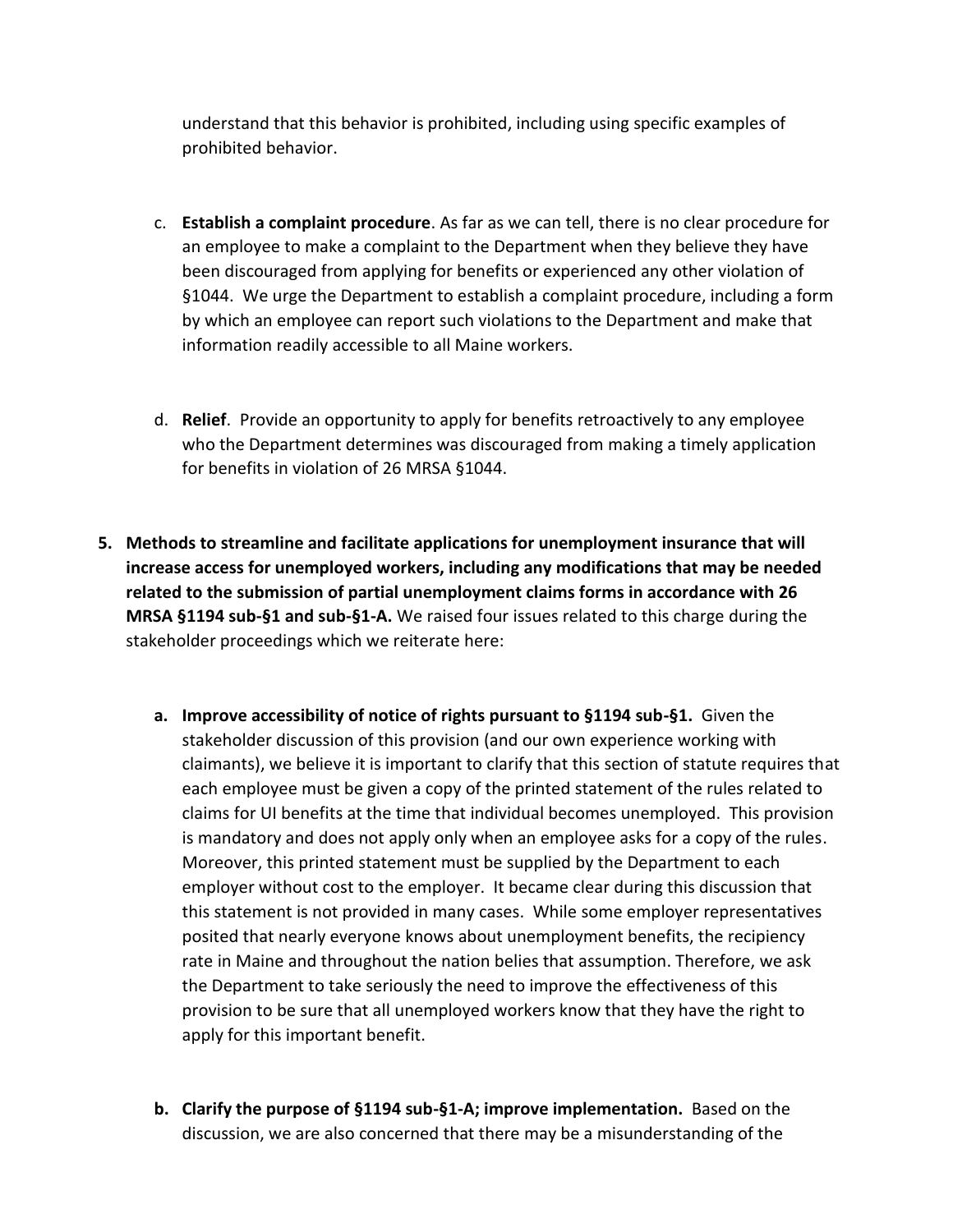requirements of §1994 sub-§1-A. This sub-section requires that an employer issue a properly completed partial unemployment claim form in two distinctly different circumstances: (1) when an employee who is customarily employed full time is given less than full-time hours during *a week* due to lack of work (emphasis added); or (2) when an employee who is customarily employed full time is given no work *for one week* due to lack of work and who is not separated from that employer (emphasis added).

In the first case, that of the employee given less than full time work, there is no limitation on the number of weeks for which the reduction in hours must trigger completion of a partial claim form by the employer. This is made clear by the use of the words "during a week" when hours are reduced to part time, as compared to the language applying to situations in which the employee is given no work where the duty to file a partial claim is limited to "one week" (although the statute permits the Department to require it be done for more than one-week). Clearly the statute establishes a duty for the employer to file a partial claim for each and any week during which full time hours are reduced to part time, as compared to the one week in which there is no work available to the employee.

It was not clear to us from the stakeholder discussion that the Department is reading this statute to require that employers' file a partial unemployment claim form for *all*  weeks in which and employees' hours have been reduced from full to part time. Moreover, it is not at all clear that either of these provisions is being effectively enforced at this time.

As part time work becomes a more prominent feature of today's workforce, and since we have found that part time workers often do not realize that they are eligible for unemployment benefits, we believe that it is essential to ensure that this provision is adequately communicated to help people understand that they may be eligible for partial benefits, and that it is effectively enforced.

**c. Establish a pre-test for UI benefits on the DHHS My Maine Connection platform to facilitate access to UI.** We reiterate our strong recommendation made during the stakeholder process and many times in the past, that MDOL work with Maine DHHS to create a pre-test for UI eligibility accessible on the DHHS My Maine Connection platform. There is now considerable literature showing that low wage workers are among those least likely to know that they are eligible for UI benefits and apply for them. Since many of these low wage workers turn to DHHS for help with food and